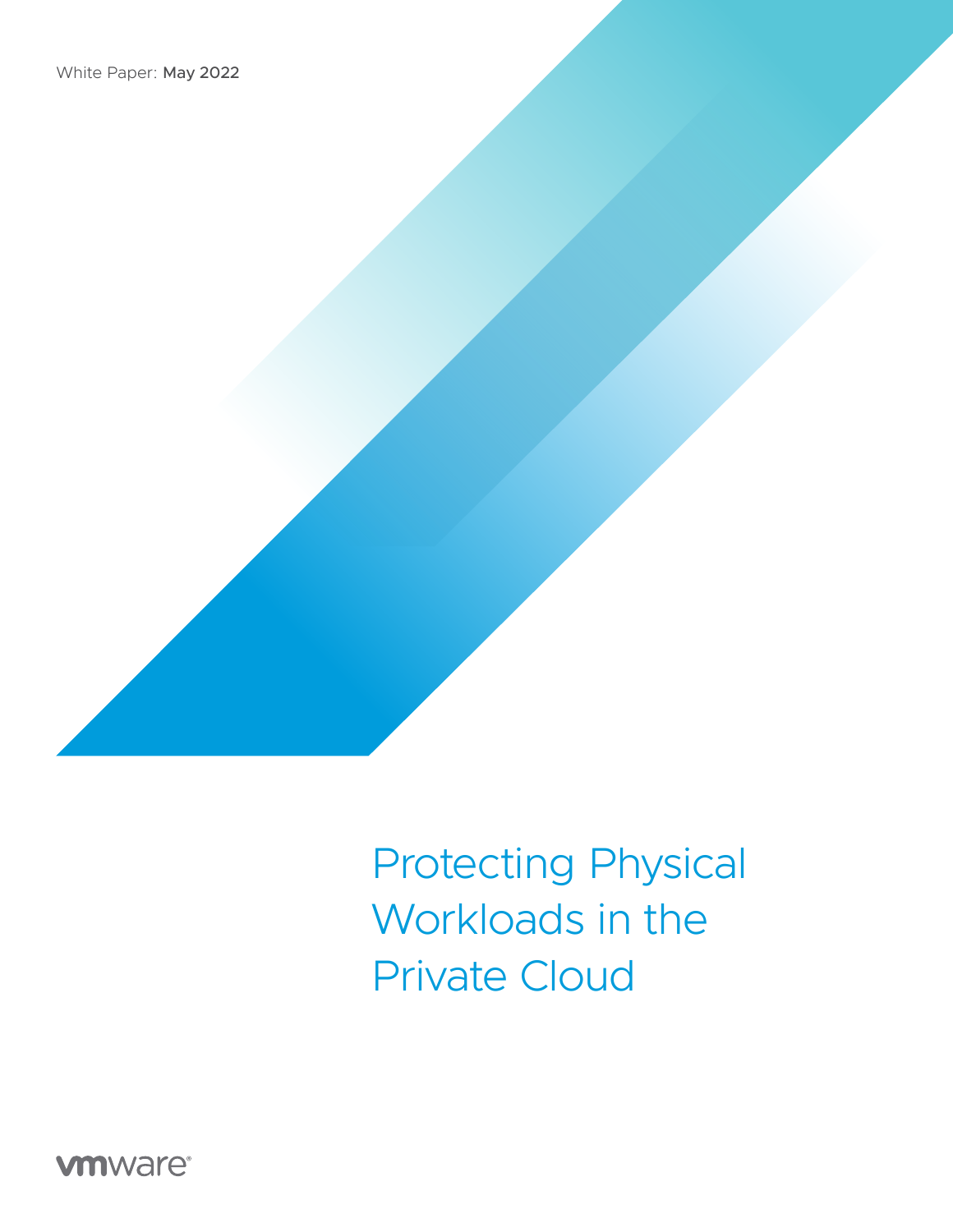Protecting Physical Workloads in thePrivate Cloud

# Table of contents

| A highly capable partner to the NSX Distributed Firewall7 |  |
|-----------------------------------------------------------|--|
|                                                           |  |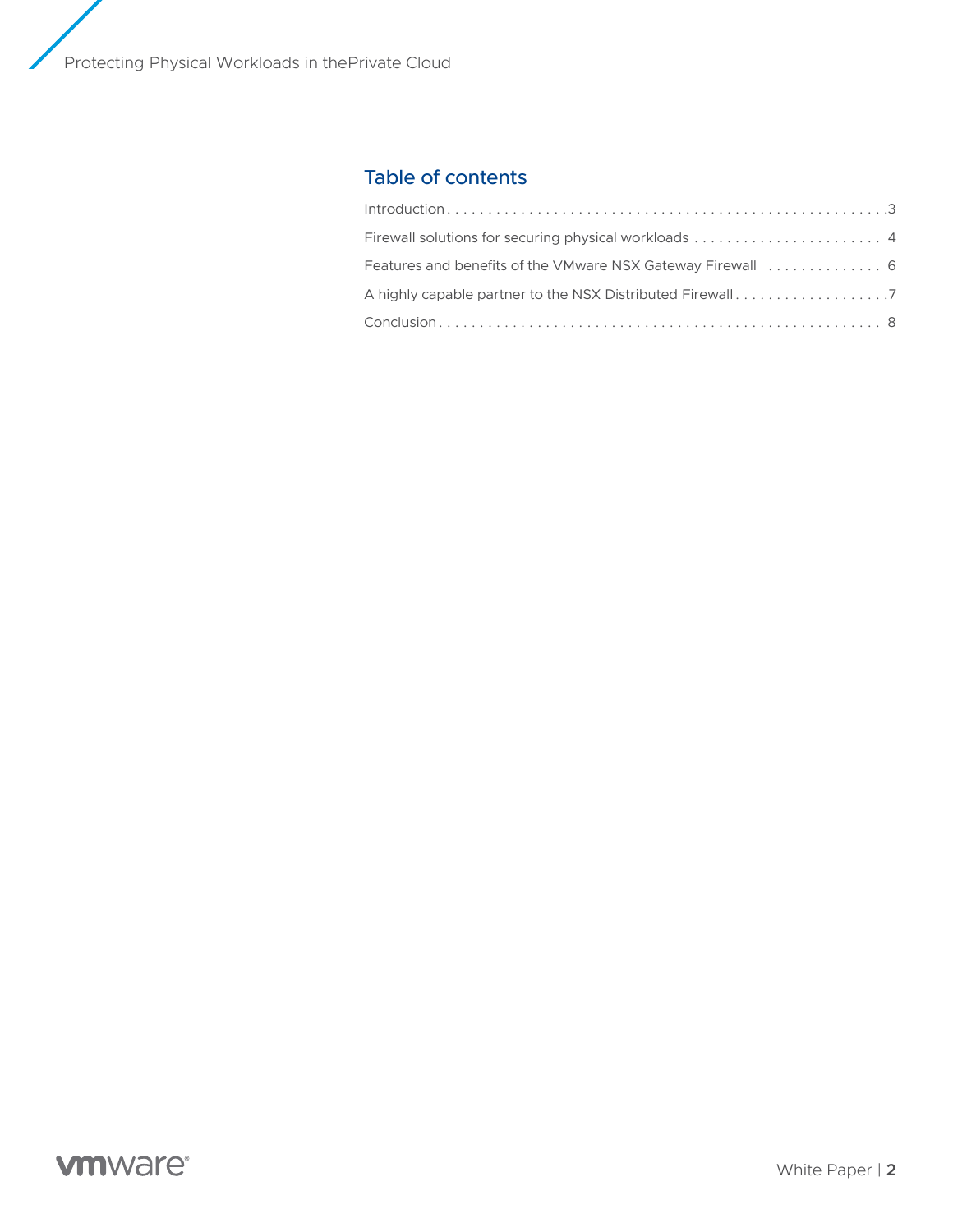<span id="page-2-0"></span>Protecting Physical Workloads in thePrivate Cloud

#### Workloads that only run on physical servers

Most enterprise workloads today are virtualized, but not all workloads can be. In particular, workloads must run on physical servers if they have:

- •High or specific hardware-dependent performance requirements; highperformance computing (HPC) workloads are the primary example of this sort of workload
- •Been designed to run only on legacy operating systems; this includes mainframe applications and databases
- •Device-specific system requirements, such as the unusual memory, power consumption, and processing needs of operational technology (OT) systems and medical devices
- •The need to conform to specific security or policy requirements that stipulate that they cannot be virtualized

## Introduction

Over the past year, pandemic-related uncertainties, the rise of remote work, and a surge in ransomware attacks have added to security professionals' challenges. Given the extent of the demands faced by security teams, the need to secure organizational networks in ways that are consistent, comprehensive, and easy to administer is greater than ever. Networks must be appropriately architected and segmented to prevent lateral movement by attackers, robust threat detection capabilities must be in place, compliance must be maintained, security policies must be enforced, and access to on-premises and cloud-hosted resources must be securely enabled. All without placing an undue burden on security practitioners.

Enterprises can make great strides towards achieving these objectives by applying the right firewalling strategy. This will involve a combination of internal and edge firewalls. Internal firewalls are important because they protect communication between workloads within the enterprise environment (this communication comprises the vast majority of network traffic, and monitoring it is essential for blocking lateral movement). Because most workloads in the private cloud (or modern data center) are virtualized, a solution like the VMware NSX Distributed Firewall is ideal for inspecting and protecting the traffic that travels between them.

However, there are often a few (and sometimes more than a few) physical workloads in most data centers. These are workloads that run directly on an operating system without an intermediate hypervisor. To ensure that there's complete protection of all workloads in the private cloud—both physical and virtualized—security teams need to secure all east-west traffic, which includes traffic going to or coming from these physical workloads as well as virtualized ones.

Deploying a solution like the VMware NSX Gateway Firewall in conjunction with the NSX Distributed Firewall makes it possible to extend the same unified, consistent access control and threat protection capabilities that the NSX Distributed Firewall supplies across all workloads in the private cloud. And this comprehensive protection can be achieved within a single management console and software-only solution portfolio. This reduces the administrative burden that security teams face while empowering them to deliver consistent protection everywhere. This way, defense-in-depth can be achieved at the boundaries of all workloads—whether they're virtual, physical, or containerized—with ease and efficiency.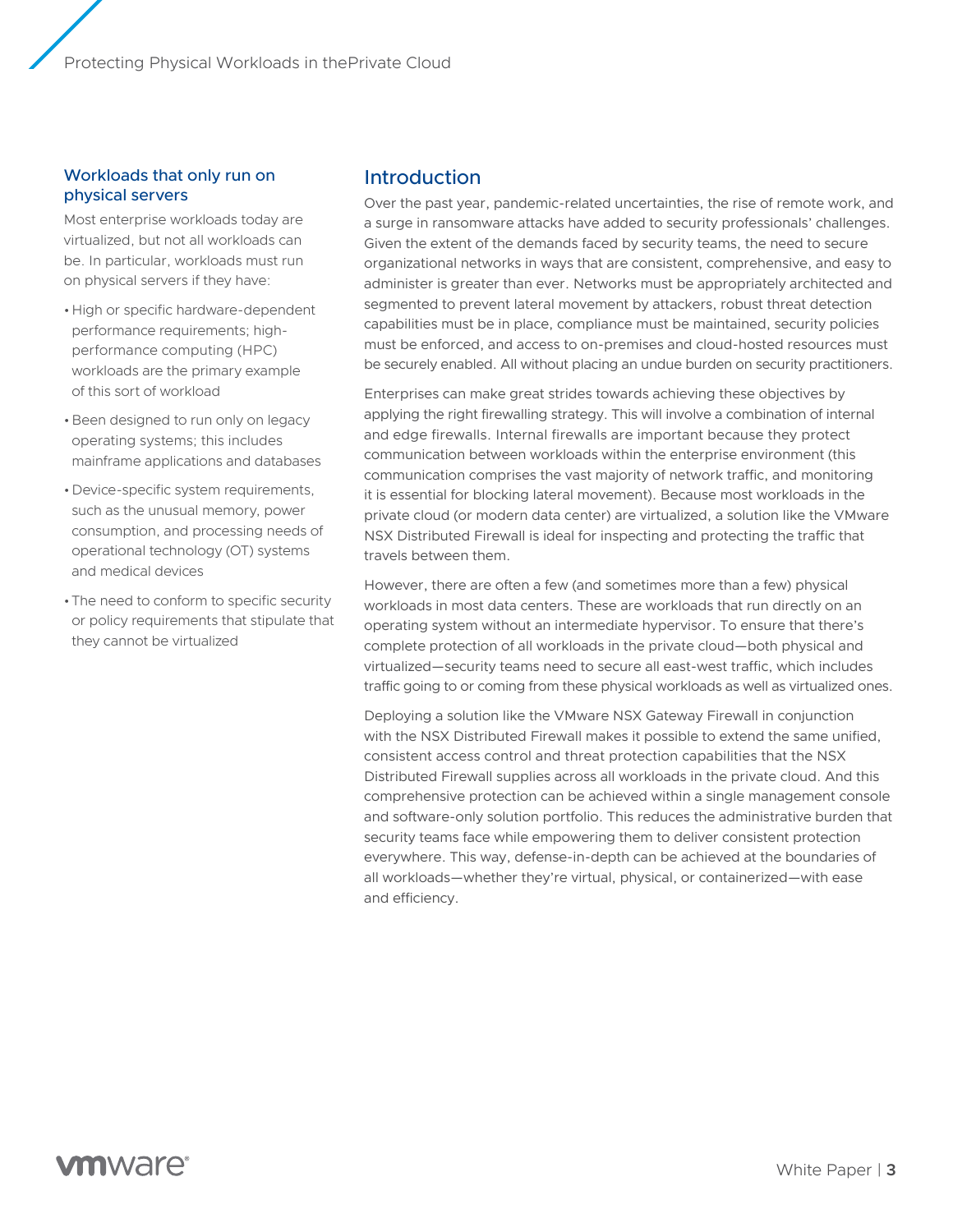## <span id="page-3-0"></span>Firewall solutions for securing physical workloads

To defend against today's threat actors, who are constantly advancing their capabilities and sophistication and working tirelessly to seek out the single weakest point in any environment, organizations need to enforce all security policies with absolute consistency. This should be the case regardless of whether your workloads are running on virtual machines (VMs), in containers, in the cloud, on physical servers—or any combination of the above. Providing seamless and consistent policy enforcement for physical workloads in a private cloud poses unique challenges, however.

It's always a best practice to isolate network defenses from endpoint defenses whenever possible. This increases the overall resilience of the security architecture: should network defense mechanisms be compromised, the security team can still fall back upon endpoint-based systems to contain the attackers, or viceversa. But it's also preferable to deploy as few defense systems as possible to limit the overall complexity of the security environment and improve manageability. For this reason, security teams prefer to deploy network security solutions that are independent of operating system (OS) provided firewalls.

With that said, three strategies can be followed to integrate physical workloads into the VMware NSX Data Center environment. These are:

#### 1. Installing an agent on the physical server

Agents can be installed on physical servers running certain OSs, though this sometimes requires additional OS features or modules. Once the agent has been installed, it can enforce NSX policies and be managed within the NSX Distributed Firewall console.

This approach doesn't require additional physical switches or hardware and isn't subject to capacity limitations associated with such hardware. It also brings all the benefits inherent to the software-defined approach to firewalling, including the fact that features can be deployed as soon as new capabilities are developed and released.

However, agents are available only for some server OSs. Further, an agent represents another piece of software to run on a physical server that may already be overloaded with services and agents. This may increase security teams' workload, when installing, configuring, and managing the agents.

### 2. Enforcing policies on virtual workloads

It isn't always necessary to install an agent or other software directly onto the physical server whose workloads you'd like to secure within NSX. This is because it's possible to extend NSX's security benefits to any workload that communicates with a virtualized workload by configuring firewalling policies at the virtualized workload.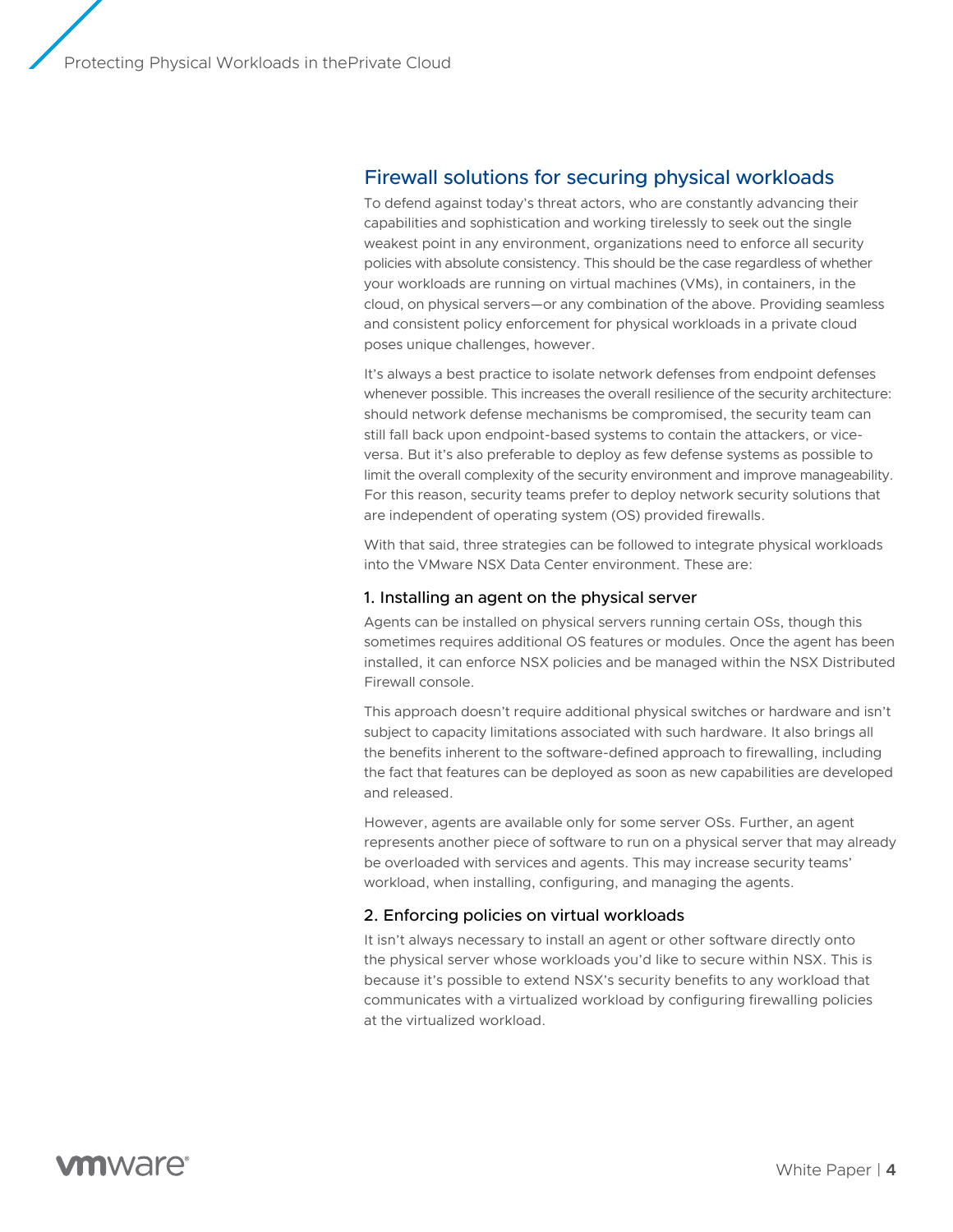This enables security teams to apply policies consistently, regardless of workloads' location or type, with no need to rely on or manage the physical server's native OS capabilities. In this way, this approach can simplify and unify the overall security experience.

However, the approach described above can only be used to protect workloads that communicate with virtualized workloads, and as a result, cannot protect physical server-to-physical server traffic. If you need to protect traffic traveling between physical servers, this approach will not be adequate or require an additional solution that will nullify its simplicity benefits.



### 3. Deploying the NSX Gateway Firewall at the boundary of physical workloads

The NSX Gateway Firewall can filter traffic in a stateful or stateless manner, includes enhanced security functionalities, and provides traffic flow management capabilities. This makes it ideal for protecting physical workloads in the private cloud, where it doesn't require access to the OS or hypervisor.

The NSX Gateway Firewall can also serve as a Private Cloud zone firewall (a firewall at the data center perimeter, between the edge and the internal firewalls) or a Public Cloud edge firewall (see figure).

By deploying the NSX Gateway Firewall, it's possible to protect workloads of all types, extending the security coverage of the NSX Distributed Firewall without introducing additional administrative complexity since both the NSX Distributed Firewall and the NSX Gateway Firewall are managed together with the same dashboard.

# *mware*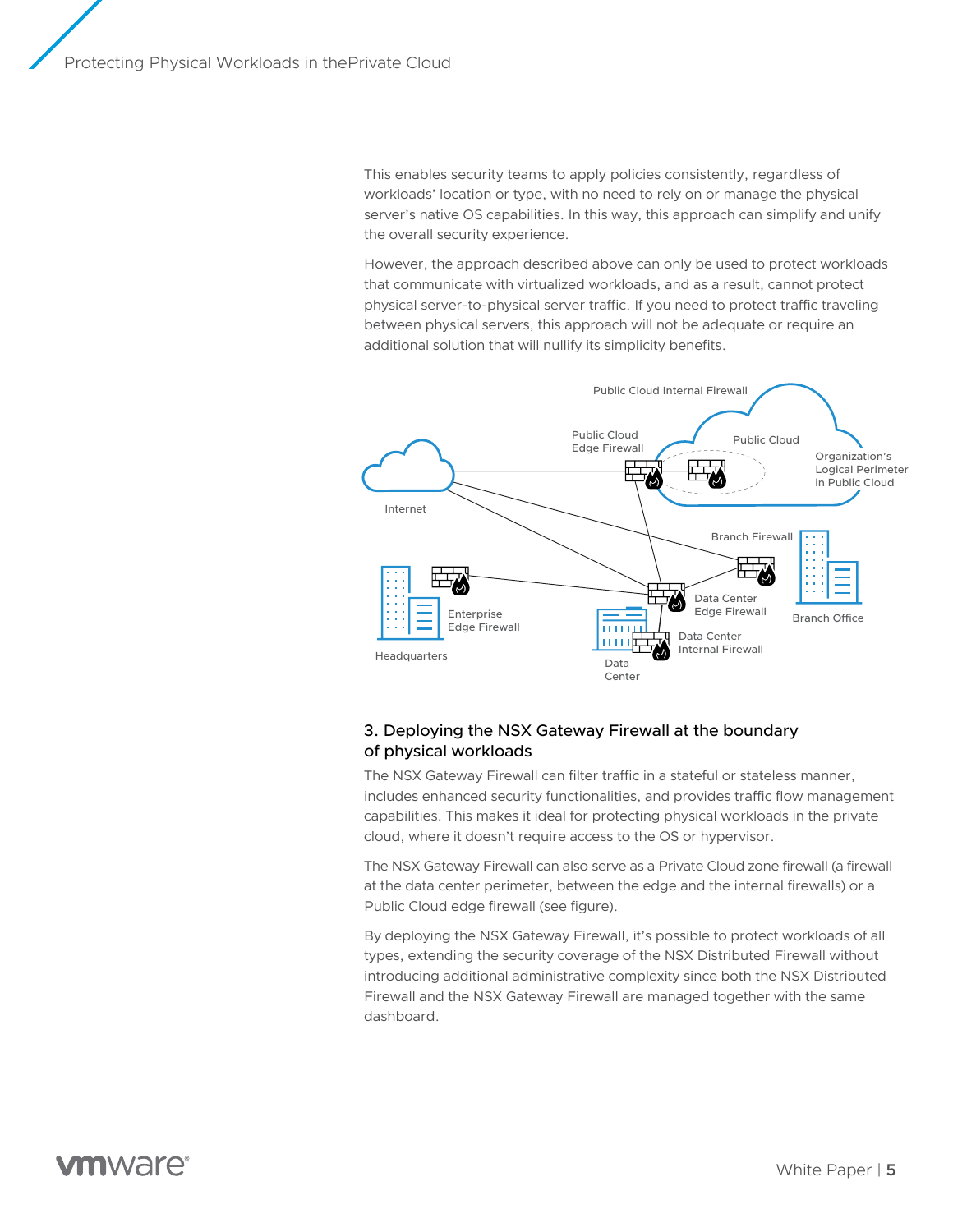## <span id="page-5-0"></span>Features and benefits of the VMware NSX Gateway Firewall

The NSX Gateway Firewall has all the traditional layer 2-7 firewall capabilities. Further, it brings all the inherent advantages of a software-defined firewalling strategy, including consistency, operational simplicity, and cost-effectiveness.

Long deployed to protect physical workloads in the private cloud, the NSX Gateway Firewall received a set of architectural enhancements in VMware NSX 3.2.1 that have expanded its capabilities—and increased the number of use cases for which it's appropriate. The NSX Gateway Firewall not only incorporates a robust set of networking features but is also optimally suited to provide secure connectivity, access control, and threat prevention.

#### User identity-based access controls

Robust user identity-based access controls to ensure that people access the applications and resources they need to get their jobs done and only those applications and resources. These controls also mitigate the risk of insider threats.

#### Application-based access controls

Automatically identifying workloads and enabling security teams to create security policies based on workload type can simplify policy formulation and maintenance.

#### Other access controls

The NSX Gateway Firewall offers URL filtering and network address translation (NAT) to exclude communication with known malicious sites.

#### Advanced threat prevention capabilities

The NSX Gateway Firewall incorporates a full complement of threat detection and prevention capabilities, including intrusion detection/prevention (IDS/ IPS), malware detection via network sandboxing, and full Transport Layer Security (TLS) decryption. This enables it to identify and automatically block today's most pressing threats.

#### High capacity, high availability

With support for active-active stateful high availability for up to eight nodes, the NSX Gateway Firewall has more high-capacity attributes than a traditional software-based firewall, which couldn't extend its capacity beyond what two physical servers could support.

# **vm**ware<sup>®</sup>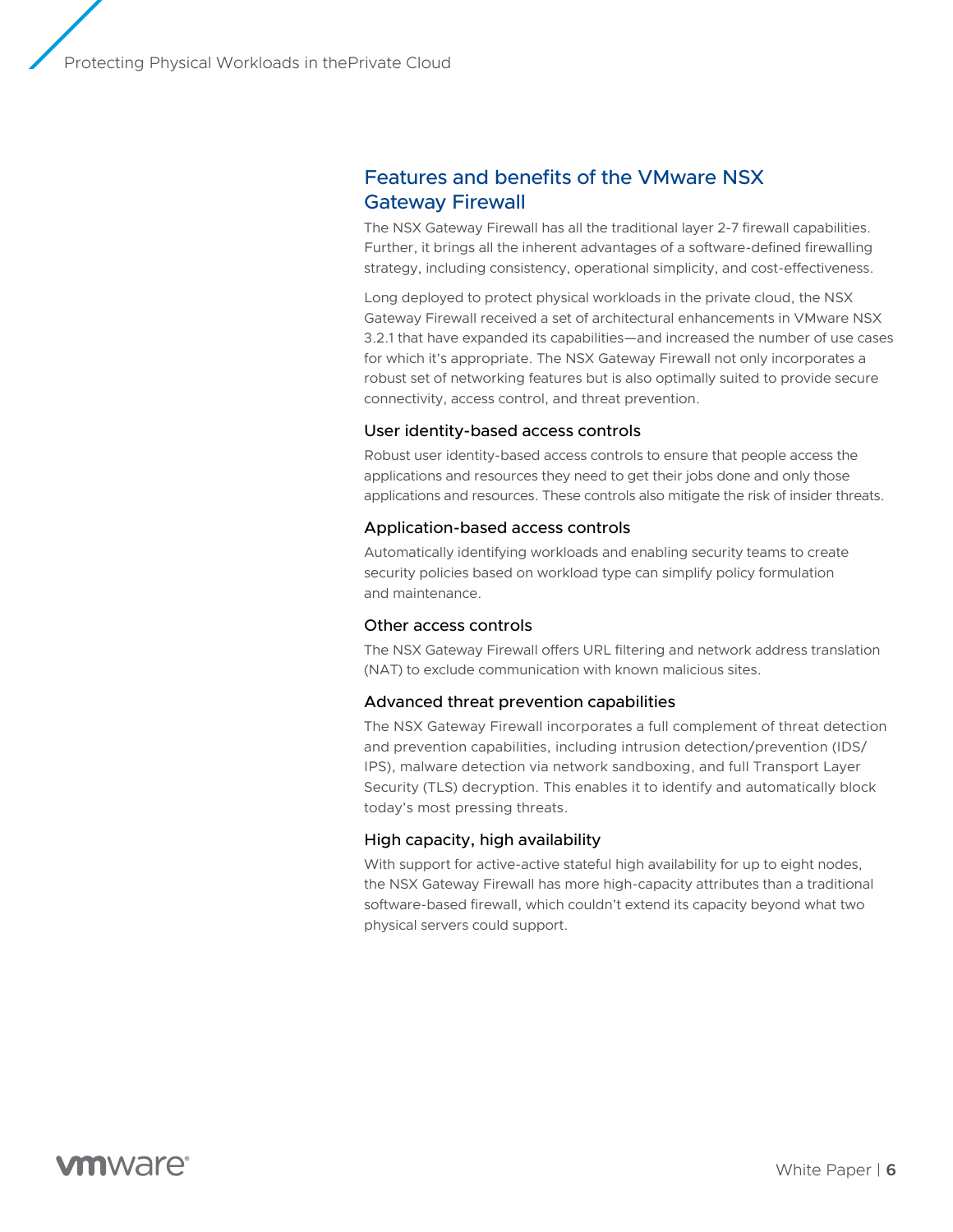### <span id="page-6-0"></span>A highly capable partner to the NSX Distributed Firewall

Because it was purposefully designed to complement the NSX Distributed Firewall, the NSX Gateway Firewall shares many operational constructs and has a common management console. This greatly simplifies the combined management of the NSX firewall suite. When the NSX Distributed Firewall is paired with the NSX Gateway Firewall, it's possible to extend their access control and advanced threat prevention capabilities across the entire private cloud environment, protecting physical and virtualized workloads alike.

Together, the NSX Distributed Firewall and the NSX Gateway Firewall can handle all east-west traffic in the private cloud. This includes virtual-to-virtual communications along with virtual-to-physical, physical-to-virtual, and physical-to-physical. What's more, they can provide consistent network security coverage to this diverse set of dynamic workloads while facilitating operational simplicity, a win-win for security teams.

#### Why add the NSX Gateway Firewall to an NSX Distributed Firewall Deployment?

The NSX Gateway Firewall seamlessly extends the Distributed Firewall's protection across all physical workloads in a private cloud. It can also serve broader firewalling needs in the data center if this makes sense within your network security architecture.

With the full VMware NSX firewall suite, you can:

**• Extend consistent network security coverage across the whole of the infrastructure.**

When used alongside the NSX Distributed, the NSX Gateway Firewall makes it simple to enforce consistent policies for all private and public cloud workloads. And this can be done with a software-only strategy so that there are no specialized hardware appliances to purchase, deploy or manage on an ongoing basis.

**• Unify management across the NSX Gateway Firewall and the NSX Distributed Firewall.**

All of your organization's firewall management needs can be met within one centralized, user-friendly management console.

**• Reduce costs.**

Because there's no need to purchase specialized hardware, you'll lower your organization's capital and operational expenditures both. Not only will you avoid the cost of appliances and associated management contracts, but you'll also save due to reduced management overhead. With a simpler deployment that provides consistent network security coverage with unified management, security teams can work smarter, not harder, while achieving superior protection for all workloads in the private cloud.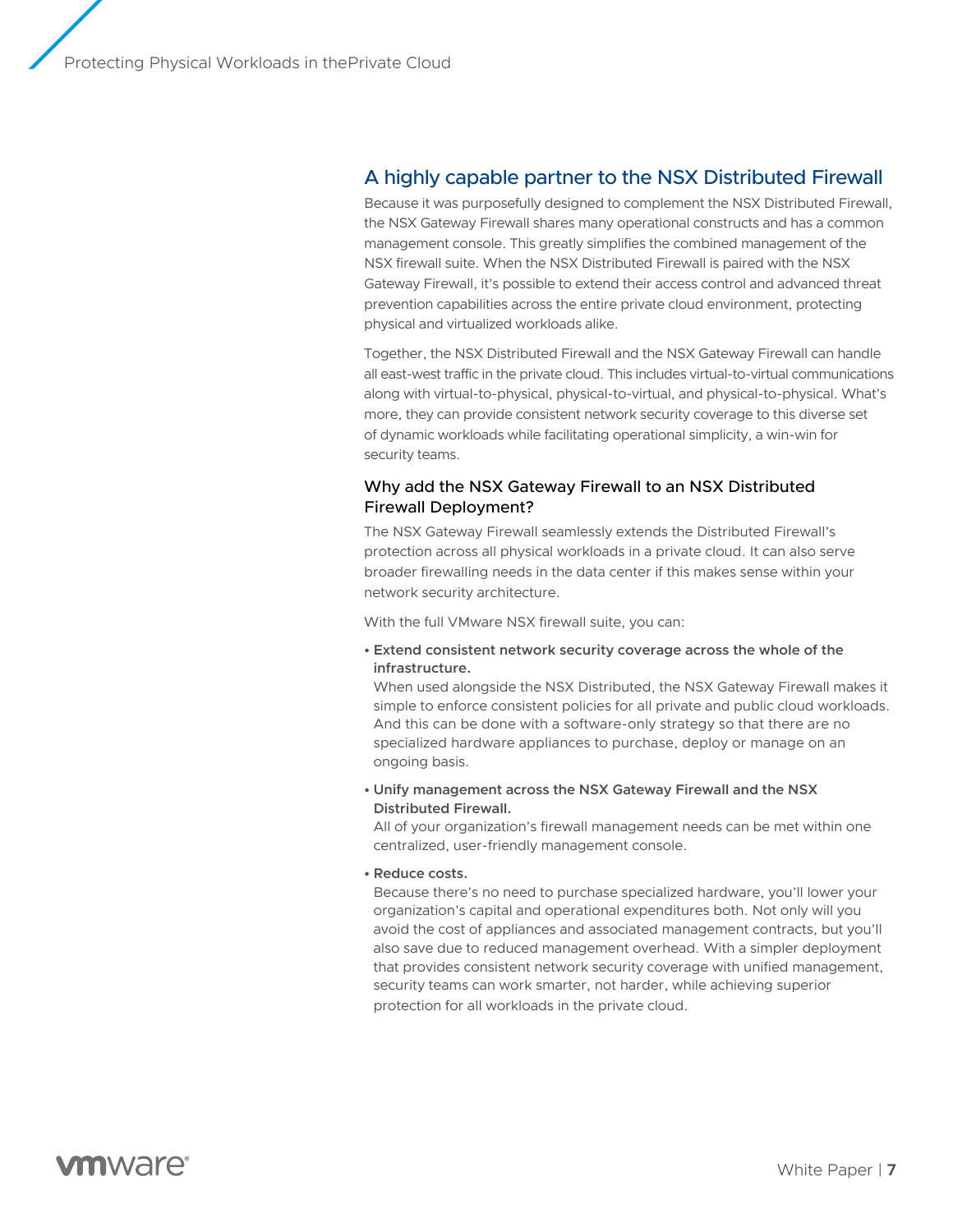#### <span id="page-7-0"></span>Enjoy deployment flexibility

It's possible to run the Gateway Firewall directly on a physical server or as a virtual form factor. This flexibility means that it can be implemented in the way that best suits your organization's security and management needs. It also enables your security team to deploy the option with the best performance for the organization's unique set of workloads.

There are modest performance gains from running the NSX Gateway Firewall directly on the physical server (as an ISO image). Selecting this deployment option can also reduce administrative overhead. In other cases, a virtual form factor is more desirable. Regardless, the NSX Gateway Firewall will provide expansive firewalling capabilities with no need for specialized hardware.

### **Conclusion**

To counter today's sophisticated security threats without placing an undue burden on security teams, organizations must focus on solutions that enable them to extend consistent and unified protection to all workloads in the private cloud, regardless of whether they're physical or virtual. It's essential to choose a security and firewall portfolio that meets compliance and security policy needs while remaining easy to administer, even as the environment changes or scales up.

A software-defined solution purpose-built to complement the VMware NSX Distributed Firewall, the VMware NSX Gateway Firewall enables the Distributed Firewall's capabilities to be seamlessly extended to physical workloads in the private cloud. Without increasing management overhead or costs, the VMware NSX firewall portfolio offers consistent protection for every user, application, and workload in your environment – including those relying on containers or the public cloud. Pairing the NSX Distributed Firewall with the NSX Gateway Firewall is an effective strategy for mitigating risk while ensuring operational simplicity so that even the most resource-constrained security teams can get more done in less time.

# **vm**ware<sup>®</sup>